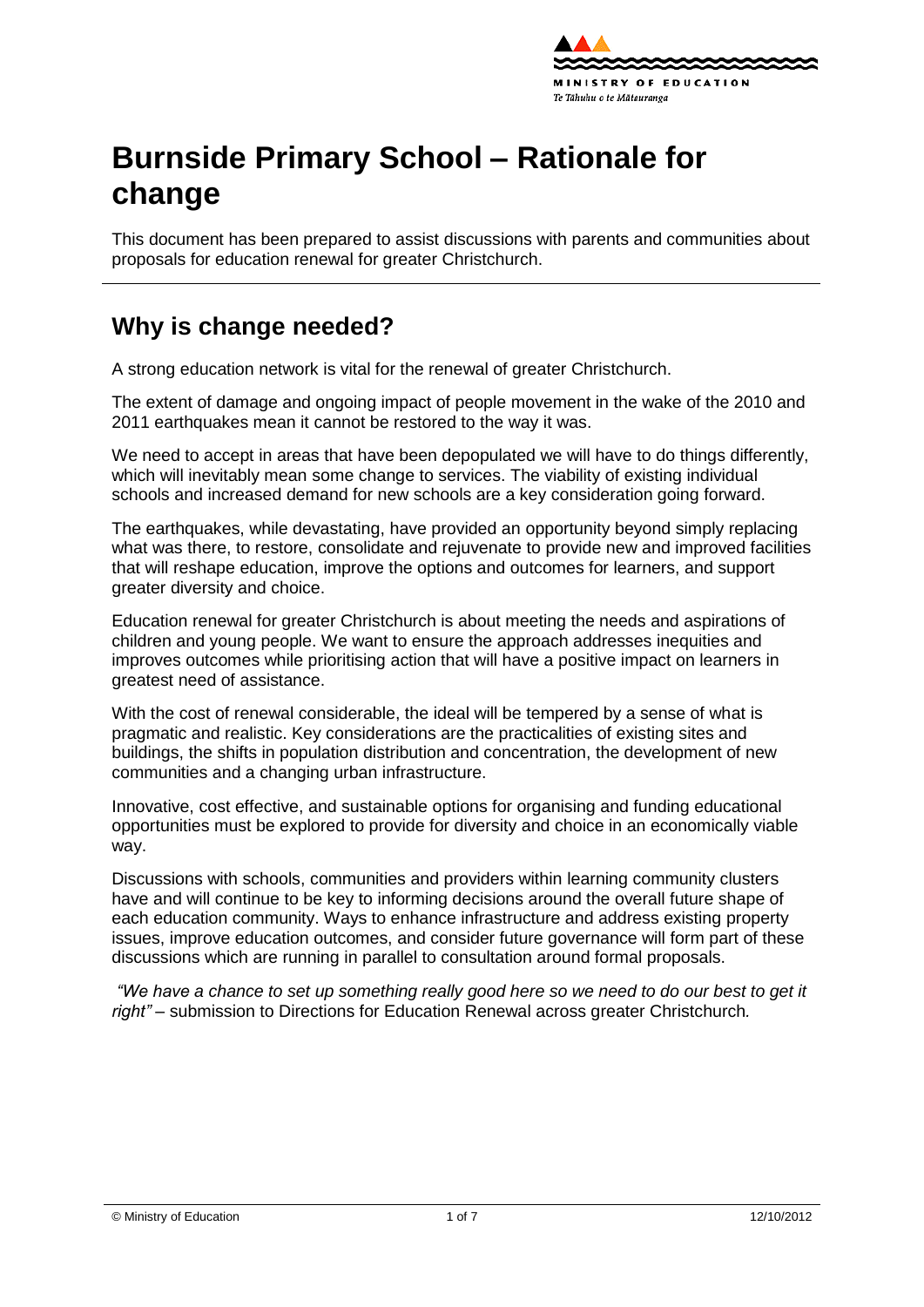## **Why is it proposed my school close?**

People movement and land and or building damage as a result of the earthquakes are the catalysts for change across the network across greater Christchurch.

Many school buildings suffered significant damage, school sites have been compromised and there were 4,311 fewer student enrolments across greater Christchurch at July 2012 compared to July 2010 $^1$ .

Even before the earthquake there were around 5,000 spaces already under-utilised in the network.

Burnside Primary School is an older school, established in 1955 on a large site. It is in close proximity to number of other schools.

The indicative costings for remediation, which are derived from a series of reports from a range of property professionals, total \$8.9 million. Burnside Primary School is heavily infested with borer, and will also require earthquake strengthening.

Given the schools age, and condition, and significant investment needed to achieve the modern learning environment vision for greater Christchurch schools, one approach would be to rebuild the school.

Whilst building a new school of similar size would be cheaper than remediating the existing buildings, it would be difficult to justify this investment given the surplus capacity that already exists in this cluster.

Because significant future growth is not anticipated within the Burnside cluster, building a new school on the Burnside site would have a significant impact on the two primary schools nearby.

#### **Land**

Surrounding land is predominately CERA technical category 2 (TC2).

While geotechnical considerations are unlikely to be a significant factor at this site currently, preliminary assessments suggest further investigation will be required if future development is undertaken.

#### **Buildings**

The buildings on the Burnside Primary School site have suffered some degree of earthquake damage. This covers a wide spectrum from minor cracking to ceiling and wall finishes to replacing brick veneer.

Some buildings will also require earthquake strengthening. Detailed Engineering Evaluations (DEE"s) have commenced and are scheduled for completion for early 2013; these reports will confirm the exact scale of this work.

The school property is also heavily infested with borer which was uncovered during the condition assessments which followed a review of all school buildings in the wake of each earthquake event.

1

 $1$  This figure includes international fee-paying students.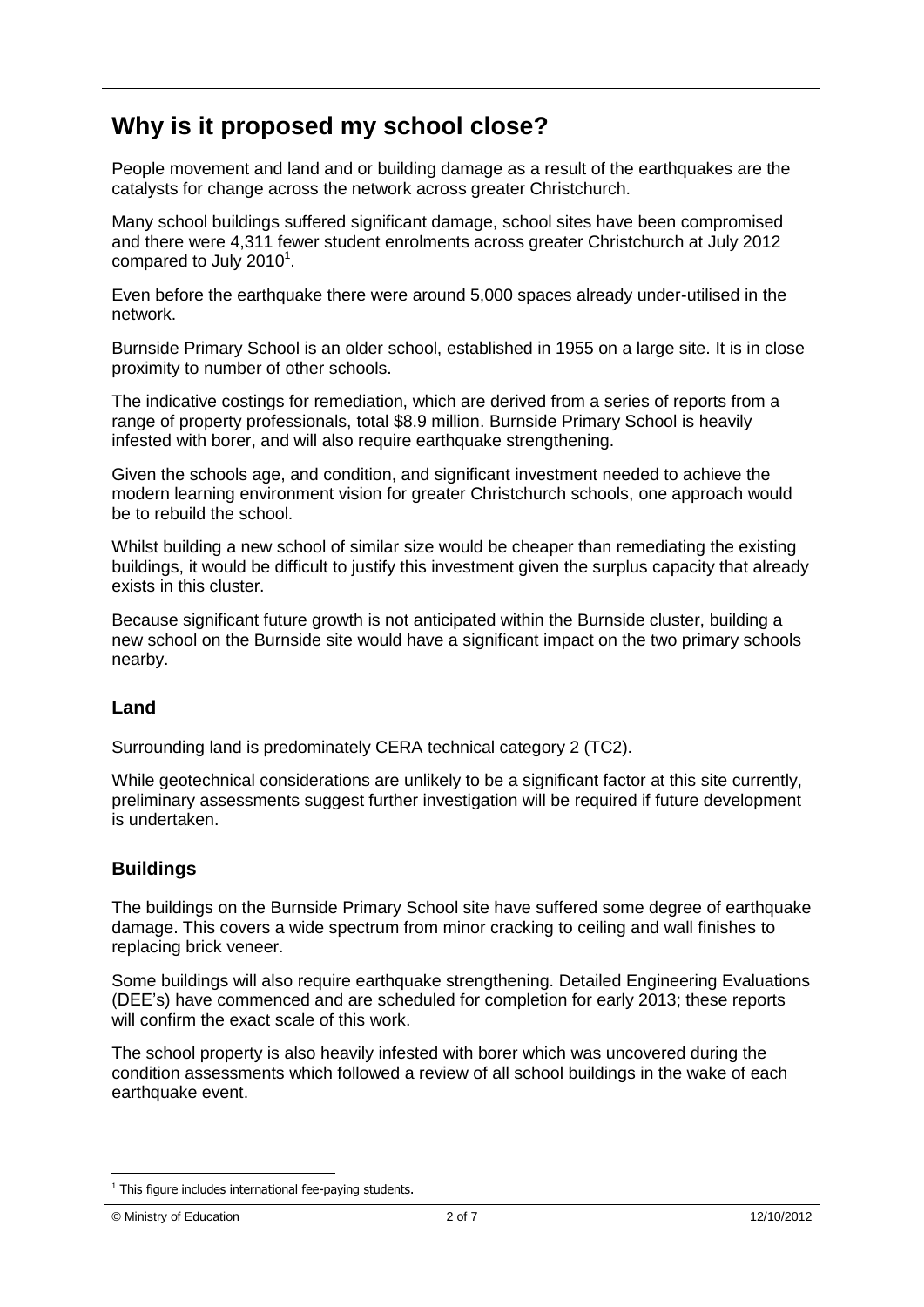No weather tightness issues were identified during the national survey. However issues have subsequently been identified as part of the building condition report to further investigate the borer issues.

The ten year estimate of costs to remediate all school buildings is just under \$9 million dollars. This exceeds the cost of a full replacement of all buildings.

#### **Indicative Ten Year Property Costs\***

| Indicative Ten Year Property Costs for Burnside Primary School                                                                                | $\vert$ \$8.9 million |
|-----------------------------------------------------------------------------------------------------------------------------------------------|-----------------------|
| This figure may vary from amounts previously presented and may be<br>Note:<br>subject to change when more detailed assessments are completed. |                       |

The majority of the above cost is structural strengthening and works associated with borer remediation.

*\*These preliminary cost estimates are based upon information, data and research carried out by external parties. They are dependent on the information and assumptions included. While these results may vary as further information and/or assumptions are modified, these preliminary estimates will continue to provide the initial basis for costs of these projects.*

#### *Cost estimate information*

**For condition assessment** – a physical site inspection was undertaken of every building to evaluate the anticipated maintenance requirements at each school for the next 10 years.

**For assessing earthquake damage** – the recording and quantifying of earthquake damage and indicative repair costs from all events was undertaken. These reports were reviewed by professional loss adjustors and are being used to support the Ministry"s insurance claim.

**For assessing structural strengthening** – Information gathered via a national desktop study and during site visits by project managers and engineers has informed indicative assessments around strengthening which have been, or are being confirmed through the Detailed Engineering Evaluation (DEE) process. All follow up site specific invasive investigations are being carried out by qualified engineers who interpret the findings and recommend further testing as appropriate.

**For assessing weather tightness** – cost estimates were developed as part of a national survey of all school buildings. Further detailed assessments were carried out on buildings identified through this exercise.

#### **People**

Burnside Primary School had a roll of 210 at July 2012, which is smaller than the roll in 2008.

It is in close proximity to a number of other state primary schools such as Wairakei School, Fendalton Open Air School and Westburn School.

The data below shows many of the local schools are already drawing from the immediate catchment of Burnside Primary school.

© Ministry of Education 3 of 7 12/10/2012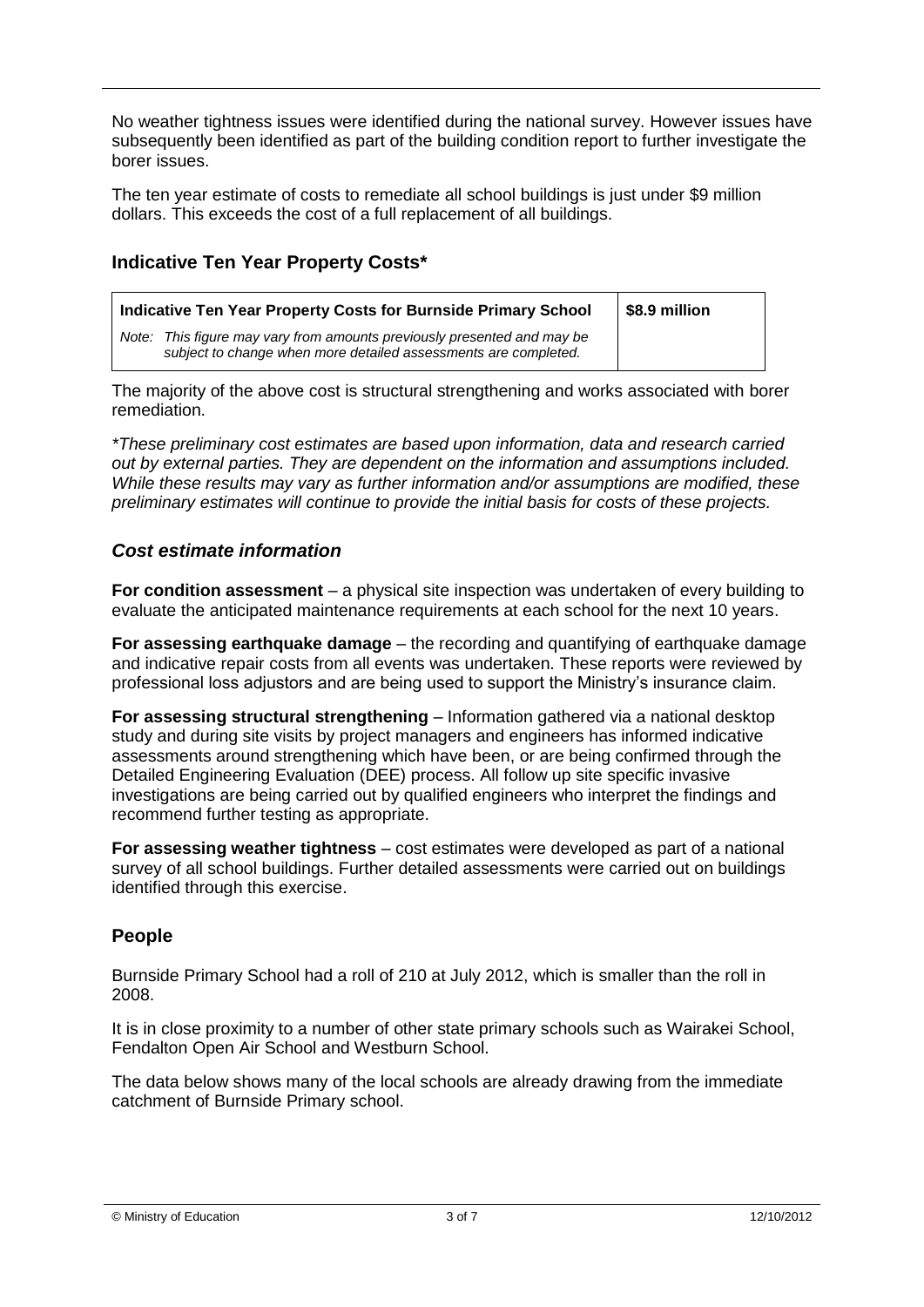| <b>School Name</b>                               | <b>Type</b>                       | <b>Authority</b>  | 2008  | 2010  | 2012 |
|--------------------------------------------------|-----------------------------------|-------------------|-------|-------|------|
| <b>Christ The King School</b><br>(Burnside)      | <b>Full Primary</b><br>(Year 1-8) | State: Integrated | 307   | 319   | 313  |
| St Patrick's School<br>(Bryndwr)                 | <b>Full Primary</b><br>(Year 1-8) | State: Integrated | 157   | 158   | 154  |
| <b>Burnside Primary</b><br>School                | <b>Contributing</b><br>(Year 1-6) | <b>State</b>      | 245   | 292   | 210  |
| Fendalton Open Air<br>School                     | Contributing<br>(Year 1-6)        | State             | 498   | 492   | 471  |
| Waimairi School                                  | Contributing<br>(Year 1-6)        | State             | 441   | 467   | 463  |
| <b>Primary Total</b>                             |                                   | 1,648             | 1,728 | 1,611 |      |
| Cobham Intermediate                              | Intermediate<br>(Year 7 and 8)    | <b>State</b>      | 702   | 687   | 663  |
| <b>Intermediate Total</b>                        |                                   | 702               | 687   | 663   |      |
| <b>Allenvale Special</b><br>School & Res. Centre | Special School                    | <b>State</b>      | 127   | 124   | 131  |

*Rolls of schools in the cluster: July rolls 2008, 2010, 2012*<sup>2</sup>

#### *Student Distribution patterns***<sup>3</sup>**

Analysis of July 2012 student address data shows around 82% of year 1-6 students living within a 1 km radius of Burnside Primary School attended a state school, 10% were enrolled at state integrated schools and a further 7% at private schools.

*Schools with the highest number of year 1-6 students living in the Burnside Primary School cluster catchment.*

| <b>School</b>                      | <b>Authority</b> | # students <sup>4</sup> | $%^{5}$ |
|------------------------------------|------------------|-------------------------|---------|
| Fendalton Open Air School          | State            | 128                     | 27%     |
| <b>Burnside Primary School</b>     | State            | 84                      | 18%     |
| Westburn School                    | <b>State</b>     | 66                      | 14%     |
| Ilam School                        | <b>State</b>     | 42                      | 9%      |
| Christ The King School (Burnside)  | State Integrated | 34                      | 7%      |
| Wairakei School (Christchurch)     | <b>State</b>     | 20                      | 4%      |
| <b>Medbury Preparatory School</b>  | Private          | 16                      | 3%      |
| St Andrew's College (Christchurch) | Private          | 12                      | 2%      |
| Elmwood Normal School              | State            | 7                       | 1%      |

 $2$  July School Rolls are total July rolls, excluding foreign fee paying students.

1

<sup>3</sup> Analysis includes all crown 'funded' students only, i.e. regular, regular adult, returning adult & extramural. It reflects the student's home address – which bears no relationship to the school they were enrolled at. Not all student records were address matched.

 $4$  Number of all year 1-6 students that attend a nearby school

<sup>&</sup>lt;sup>5</sup> Percentage of all year 1-6 students that attend a nearby school

<sup>©</sup> Ministry of Education 4 of 7 12/10/2012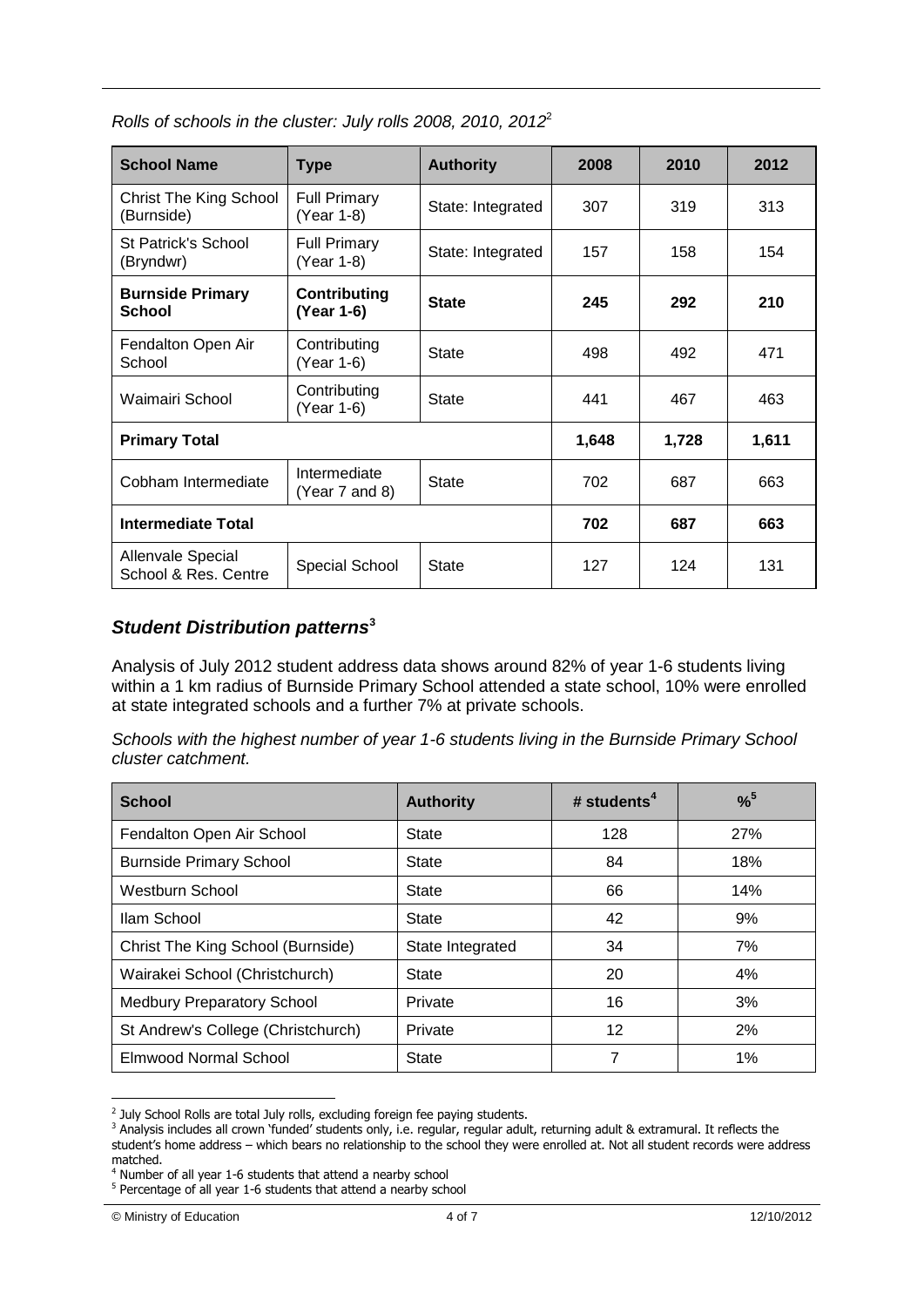| School                        | <b>Authority</b> | # students | %     |
|-------------------------------|------------------|------------|-------|
| St Patrick's School (Bryndwr) | State Integrated |            | $1\%$ |

Of the students living within a 1 km radius of Burnside Primary School just under a third (27%) were enrolled at Fendalton Open Air School and approximately 18% at Burnside Primary School. The remainder were spread across other schools.

#### *Population change<sup>6</sup>*

There has been a small decline in the number of year 1-15 students living in the Burnside cluster catchment from 3,009 in March 2010 to 2,829 in March 2012, based on roll return student address data.

This indicates there has been little change in the total number of students residing in the Burnside cluster catchment in the wake of the Canterbury earthquakes.

There is no large scale greenfield residential development planned for the Burnside cluster catchment though there is projected to be a small increase in household numbers of around 150 by 2021<sup>7</sup>.

Household numbers are projected to grow by a further 300 by 2041.

*Note: The timing of growth is influenced by a number of factors such as economic and social determinants many of which remain uncertain following the earthquakes.*

The Ministry will continue to work with agencies such as Christchurch City Council and CERA on projected population change.

### **What would proposed closure mean for the school and its community?**

Approximately 42% of Burnside Primary School students reside within a 1 km radius of Burnside Primary School (July 2012 student address data).

If Burnside Primary School were to close 73% of Burnside students would be within 1 km of Wairakei School, Fendalton Open Air School or Westburn School.

If Kendal School (which is in the Roydvale cluster and is also proposed for closure) and Burnside Primary schools were both to close, approximately 99% of year 1-6 students living in the Burnside cluster would still live within 1 km of a remaining state primary school.

This means that even if Burnside Primary School was to close, there are other state primary schools nearby for students to attend.

Wairakei School is likely to receive enrolments from students who might otherwise have enrolled at Burnside Primary School as well as Kendal School, which is also proposed for closure.

Based on July 2012 student distributions, approximately 36 Kendal School students and 103 Burnside Primary School students live within 1 km of Wairakei School. Approximately 30 of these students also reside within 1 km of Isleworth School.

1

*<sup>6</sup>* March data has been used for the comparison across the period 2010 to 2012, as no relevant historical July student address data exists.

<sup>&</sup>lt;sup>7</sup> Source: Greater Christchurch Household Scenarios 2011-2041, Prepared for the UDS Partners, March 2012. Figures quoted are based on the 'BAU Quick Scenario' household projections and are compared to pre-earthquake 2011 household data.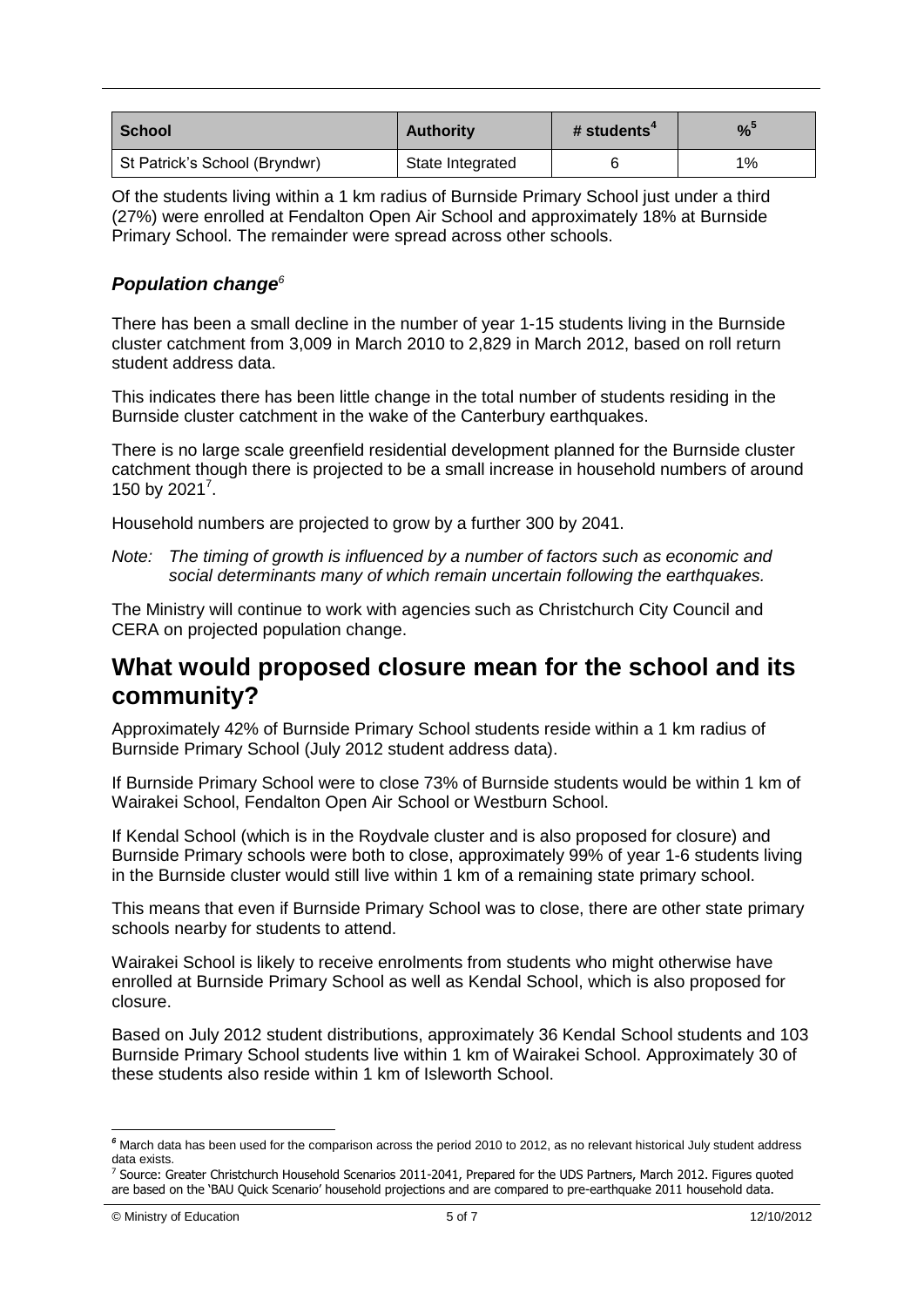*Rolls of schools likely<sup>8</sup> to receive enrolments of Burnside students if the school were to close: Total July rolls 2008, 2010, 2012*

| <b>School Name</b>             | <b>Authority</b> | 2008  | 2010  | 2012  |
|--------------------------------|------------------|-------|-------|-------|
| Fendalton Open Air School      | <b>State</b>     | 498   | 492   | 471   |
| Wairakei School (Christchurch) | State            | 231   | 236   | 233   |
| <b>Westburn School</b>         | <b>State</b>     | 456   | 428   | 445   |
| Total                          |                  | 1.185 | 1,156 | 1,149 |

Closing Burnside Primary would enable funding to be invested in the nearby schools where the majority of the learners would most likely go, and into the network generally to provide modern learning environments for a larger number of students.

Safe and inspiring learning environments are key to meeting the New Zealand Property vision for greater Christchurch schools, which means:

- Ensuring any health and safety and infrastructural issues are addressed
- Taking into account whole of life cost considerations, to allow cost over the life of the asset, rather than initial capital cost to drive repair or replacement decisions
- Enabling all entitlement teaching spaces to be upgraded to meet the "Sheerin" Core  $\bullet$ modern learning environment standard – which has a strong focus on heating lighting, acoustics, ventilation and ICT infrastructure upgrades.

This will include the provision of appropriate shared facilities across schools within a cluster that can be used by both schools and the community and other agencies as appropriate.

The Ministry will ensure appropriate provision for learners within this cluster to support any changes that may result from consultation.

The Ministry will provide information around enrolment options to families and provide required support.

The provisions of the respective employment agreements will apply for staff.

If a decision to close is made the school property will go into a disposal process.

### **How would the proposed closure of my school fit into the overall plan for my learning community cluster?**

Renewal focuses on the cluster of provision within an education community and the collective impact of people movement and land and building damage across the entire provision within the cluster.

The future of your learners should continue to feature in the wider cluster discussion.

In the first instance this is because the cluster may have thoughts it wishes to contribute during consultation around alternative options that will meet the overarching needs of this cluster to not only revitalise infrastructure but also enhance educational outcomes across this education community.

<u>.</u>

<sup>8</sup> Based on where students currently live